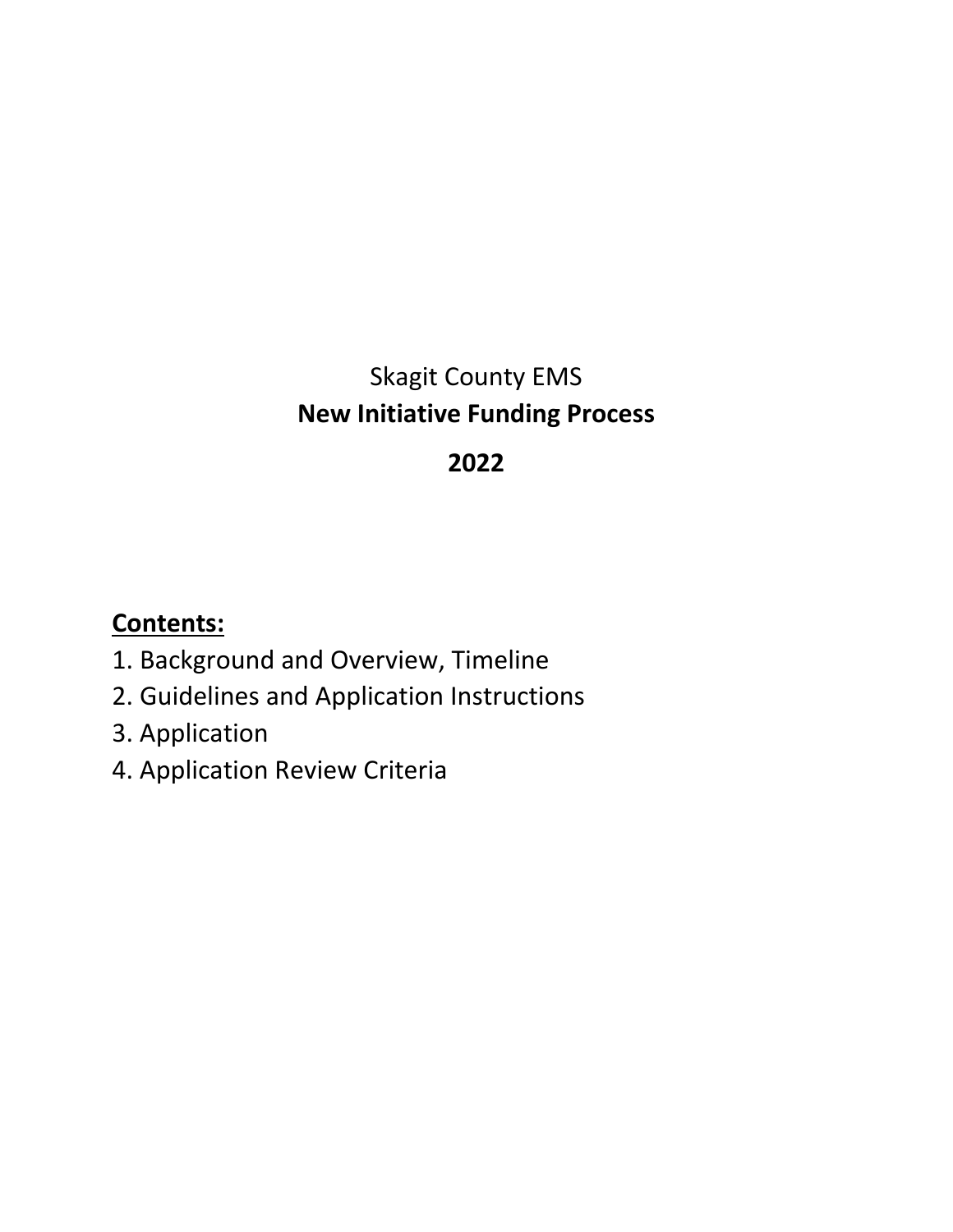# Background and Overview

The new initiative process was developed as part of the six-year EMS levy budget that began in 2019. The EMS Department budgets an annual \$100,000 which is earmarked for EMS new initiatives. This funding is intended to provide an avenue for the EMS Physician Medical Program Director (MPD) to implement new clinical initiatives to improve overall pre-hospital patient care in Skagit County. Some examples of previous new initiatives include: the implementation of the i-Gel® supraglottic airway (to replace the King LT) in 2019 and the vacuum spine board for spinal motion restriction in 2020.

In the event there are no MPD new initiatives in a given budget year, or there is a portion of new initiative funds remaining after the implementation of an MPD new initiative, an application process will be opened to licensed Skagit County EMS agencies

New initiative applications will be accepted for the purpose of improving overall pre-hospital patient care in Skagit County through projects related to: education and training, decreasing patient mortality and morbidity; or improving the effectiveness of existing prehospital activities or services.

| December 1, 2021                                                     | EMS Director determines funding availability based on anticipated MPD |  |
|----------------------------------------------------------------------|-----------------------------------------------------------------------|--|
|                                                                      | projects for 2022                                                     |  |
| January 31, 2022                                                     | Application period opens (or announcement if no funding is available) |  |
| April 29, 2022 @ 1700                                                | Applications are due to Skagit County EMS                             |  |
| May 18, 2022                                                         | <b>EMS &amp; Trauma Care Council Advisory Board Review</b>            |  |
| June 15, 2022                                                        | <b>Applications Notified</b>                                          |  |
| December 15, 2022<br>Reimbursement invoices due to Skagit County EMS |                                                                       |  |

### Application Timeline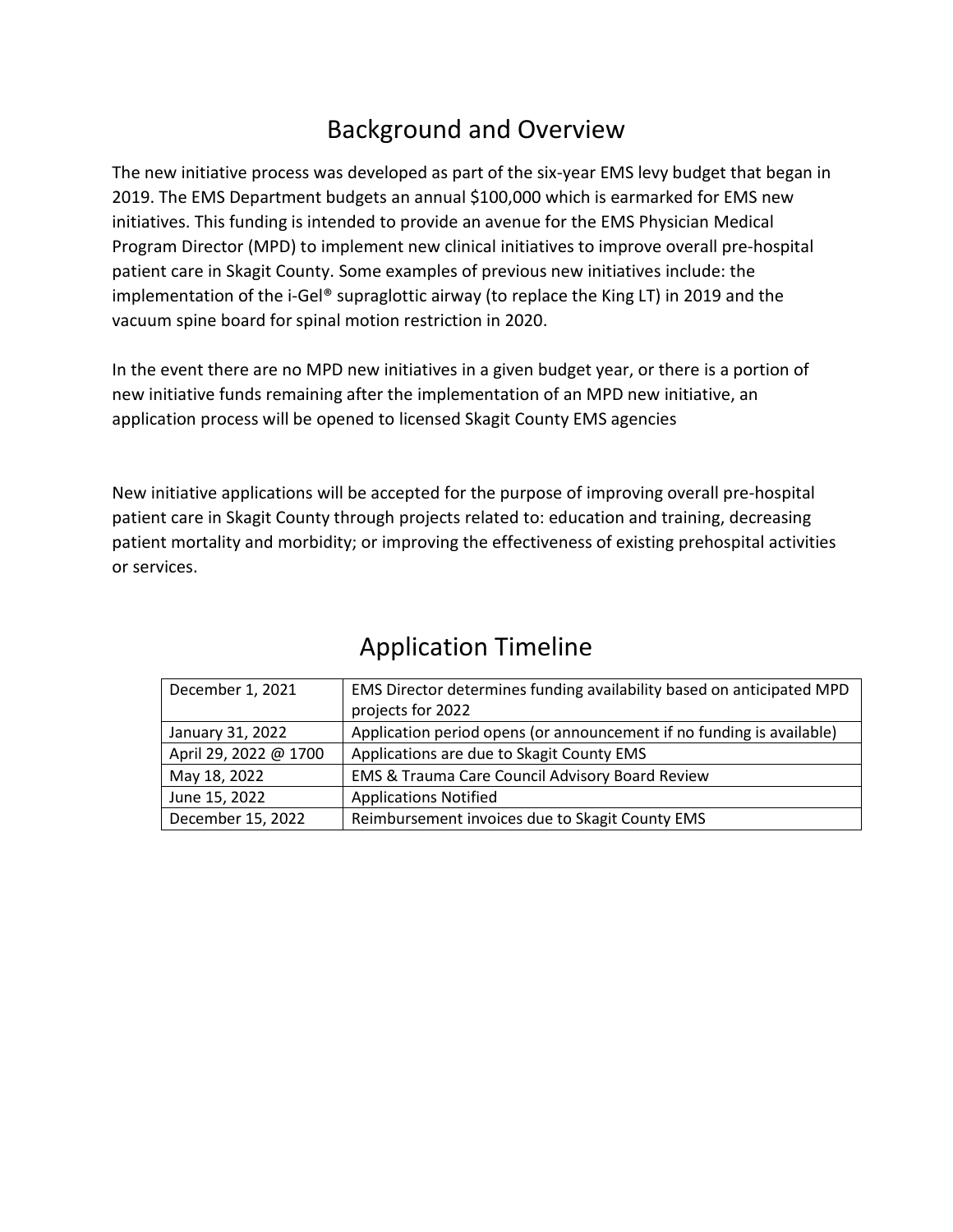### Guidelines and Application Instructions

#### **Eligible applicants:**

Skagit County licensed aid and ambulance services and EMS Supervisory Organizations (ESSOs)

#### **Deadline:**

Your application must be received by the Skagit County EMS Office no later than 1700 on April 29, 2022.

#### **Available Funds:**

There may be up to \$100,000.00 available to fund local EMS projects or training depending on any funds required to satisfy MPD implemented new initiatives for a given year.

#### **Review Process:**

Each new initiative application will be reviewed by the Skagit County EMS & Trauma Care Council Advisory Board. Applications will be prioritized and awarded or rejected based on comprehensive review of the initiative including budget, impact area, work level, safety/liability risk, resource needs, alignment with strategic plan, and demonstrated need.

#### **Project period:**

July 1, 2022 – December 31, 2022

#### **Reimbursement Requirements:**

You may submit expenses and equipment purchases consistent with your grant from July 1st, 2022, until December 15th, 2022. Please submit your reimbursement invoice in one package (all at once) to avoid any confusion or missed invoices.

#### **Submission:**

Grant applications will be submitted to Administrative Coordinator at Skagit County EMS:

Freya Peebles Skagit County EMS 2911 East College Way, Ste. C Mount Vernon, WA 98274 [freyaxp@co.skagit.wa.us](mailto:freyaxp@co.skagit.wa.us)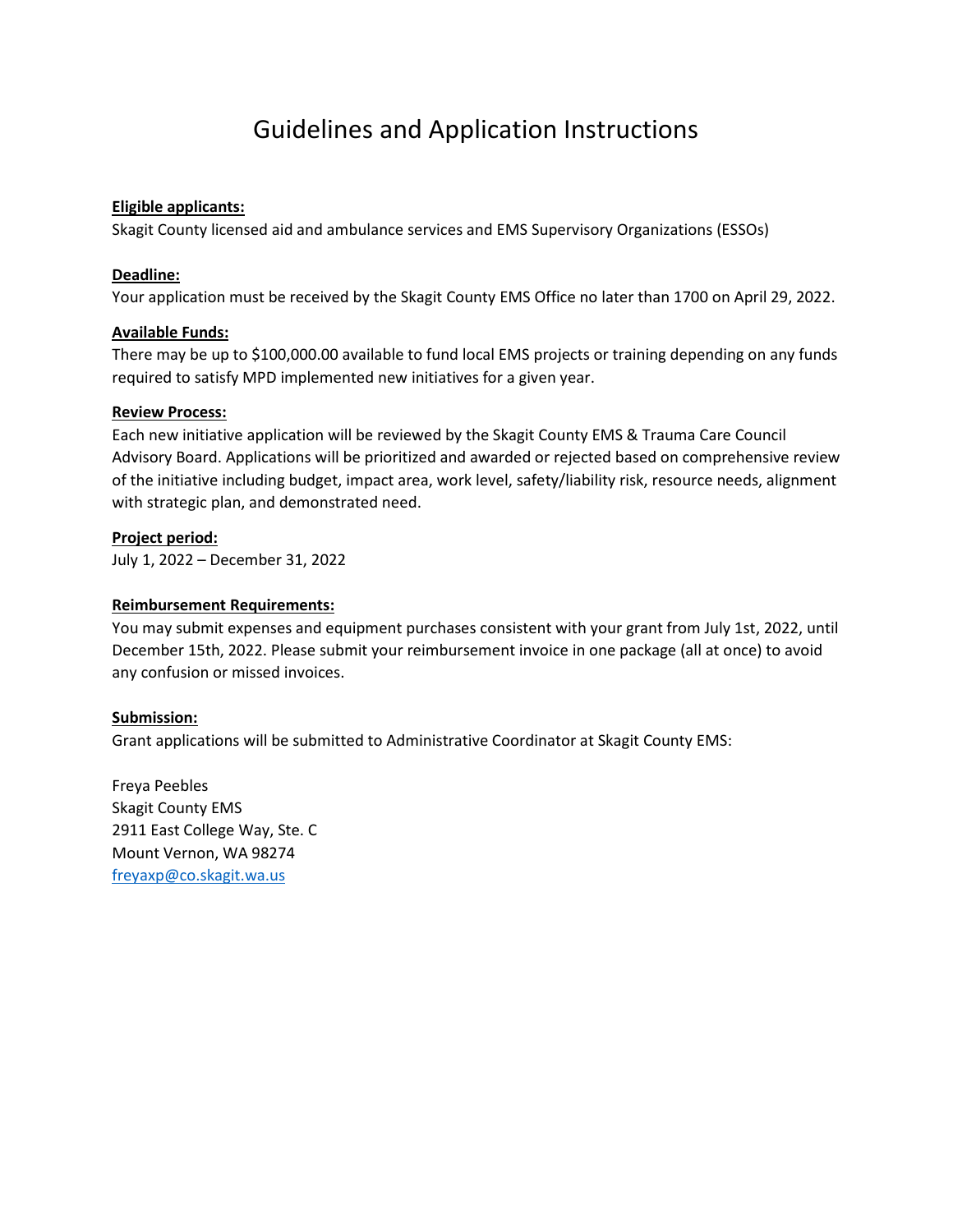| <b>New Initiative Funding Grant Request</b>                                                                                                |                                        |
|--------------------------------------------------------------------------------------------------------------------------------------------|----------------------------------------|
| Company Name:                                                                                                                              |                                        |
| Company Phone:<br><u> 1980 - Jan James James Barnett, fransk politik (d. 1980)</u>                                                         |                                        |
| Company Address:<br><u> 2000 - Jan James James James James James James James James James James James James James James James James J</u>   | $\in \mathbf{M}$                       |
| Partner Agencies (if any):                                                                                                                 | WASHINGTON                             |
| Initiative Title:                                                                                                                          |                                        |
|                                                                                                                                            |                                        |
| Proposed Start Date: _____________________                                                                                                 | Proposed End Date: ___________________ |
| _____ One-Time Cost __________Ongoing Cost If ongoing, for how long?                                                                       |                                        |
| Checklist (Required - Please attach all supporting documents)                                                                              |                                        |
| 1. Description of initiative:                                                                                                              |                                        |
|                                                                                                                                            |                                        |
| Supporting Documentation Attached ____ N/A___                                                                                              |                                        |
| 2. Cost break down: (Attach detailed budget including all costs. If multi-year, demonstrate<br>ongoing funding).<br><b>Budget Attached</b> |                                        |
| 3. Explanation of Benefits to entire EMS system:                                                                                           |                                        |
|                                                                                                                                            |                                        |
|                                                                                                                                            |                                        |
|                                                                                                                                            |                                        |
|                                                                                                                                            |                                        |
|                                                                                                                                            |                                        |
|                                                                                                                                            |                                        |

Supporting Documentation Attached \_\_\_\_ N/A\_\_\_\_\_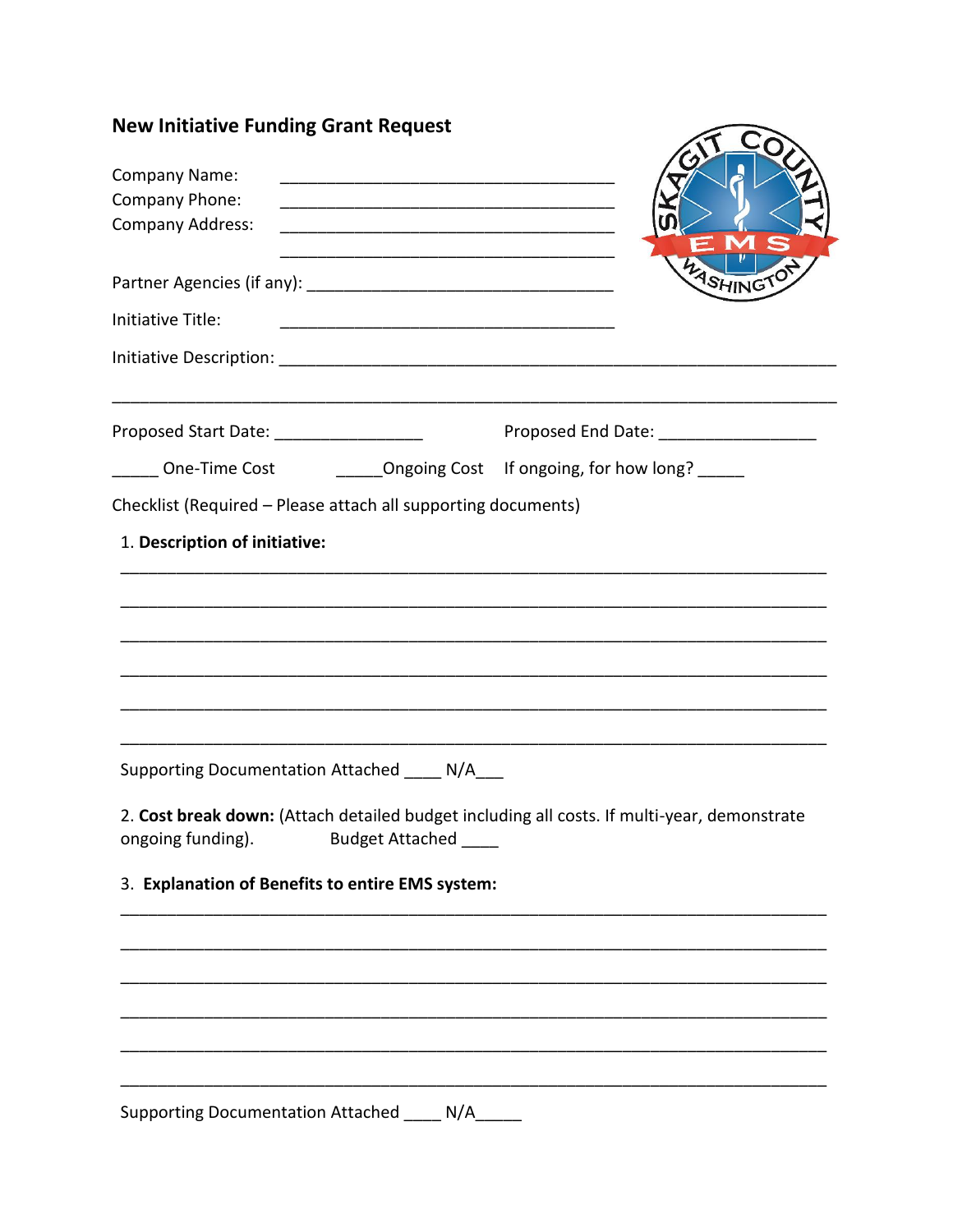### 4. Data supporting benefits:

| Supporting Documentation Attached ____ N/A_____ |  |
|-------------------------------------------------|--|
| 5. Determination of milestones:                 |  |
|                                                 |  |
|                                                 |  |
|                                                 |  |
|                                                 |  |
|                                                 |  |
| Supporting Documentation Attached ____ N/A_____ |  |
| 6. Determination of potential roadblocks:       |  |
|                                                 |  |
|                                                 |  |
|                                                 |  |
|                                                 |  |
|                                                 |  |
|                                                 |  |
|                                                 |  |
| Supporting Documentation Attached ____ N/A_____ |  |
| 7. Determination of successful initiative:      |  |
|                                                 |  |
|                                                 |  |
|                                                 |  |
|                                                 |  |
|                                                 |  |